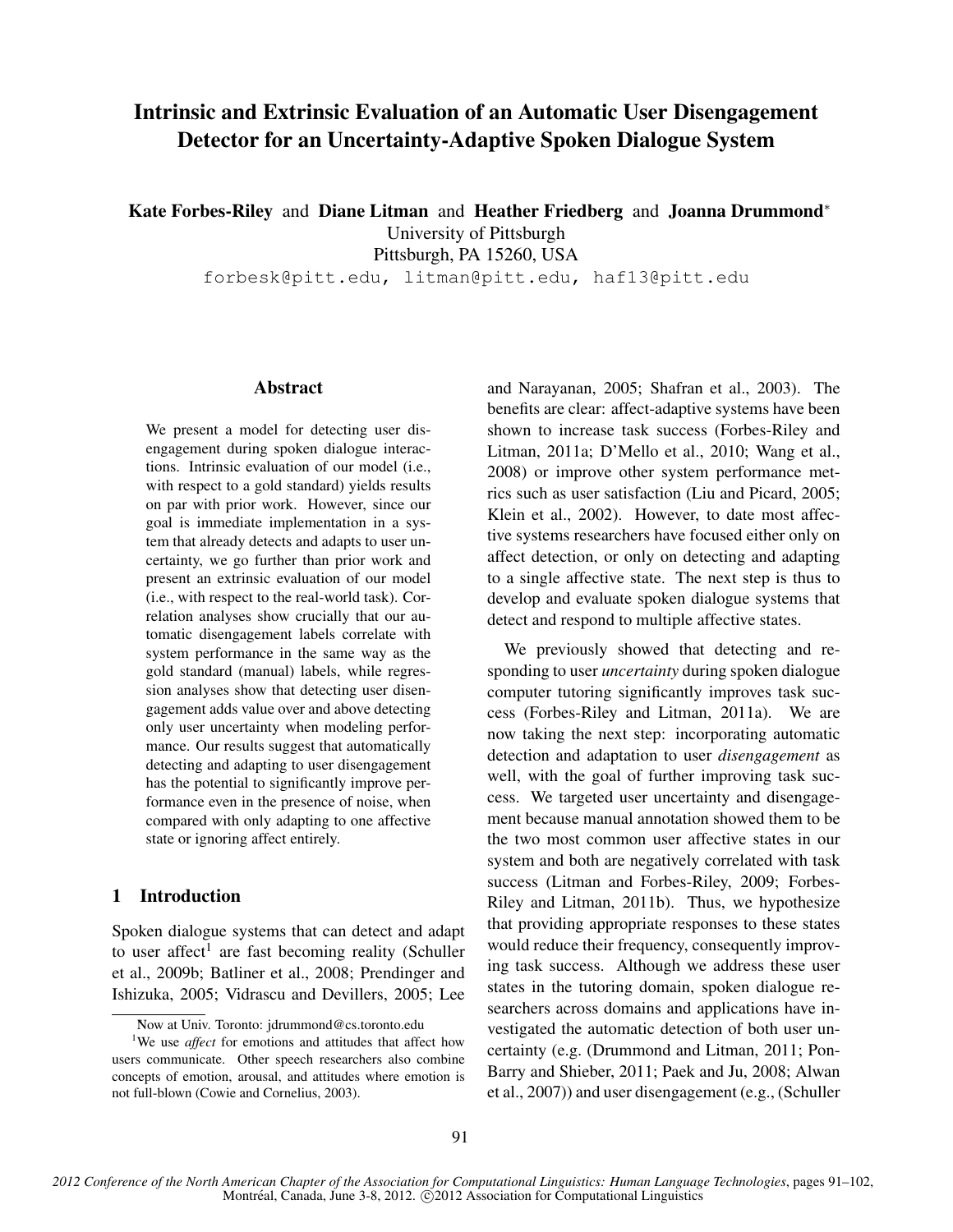et al., 2010; Wang and Hirschberg, 2011; Schuller et al., 2009a)), to improve system performance. The detection of user disengagement in particular has received substantial attention in recent years, due to growing awareness of its potential for negatively impacting commercial applications (Wang and Hirschberg, 2011; Schuller et al., 2009a).

In this paper we present a model for automatically detecting user disengagement during spoken dialogue interactions. Intrinsic evaluation of our model yields results on par with those of prior work. However, we argue that while intrinsic evaluations are necessary, they aren't sufficient when immediate implementation is the goal, because there is no a priori way to know when the model's performance is acceptable to use in a working system. This problem is particularly relevant to affect detection because it is such a difficult task, where no one achieves nearperfect results. We argue that for such tasks some extrinsic evaluation is also necessary, to show that the automatic labels are useful and/or are a reasonable substitute for a gold standard *before* undertaking a labor-intensive and time-consuming evaluation with real users. Here we use correlational analyses to show that our automatic disengagement labels are related to system performance in the same way as the gold standard (manual) labels. We further show through regression analyses that detecting user disengagement adds value over and above detecting only user uncertainty when modeling performance. These results provide strong evidence that enhancing a spoken dialogue system to detect and adapt to multiple affective states (specifically, user disengagement and uncertainty) has the potential to significantly improve performance even in the presence of noise due to automatic detection, when compared with only adapting to one affective state or ignoring affect entirely.

#### **2 Related Work**

Our focus in this paper is on first using machine learning to develop a detector of user disengagement for spoken dialogue systems, and then evaluating its usefulness as fully as possible prior to its implementation and deployment with real users.

Disengaged users are highly undesirable in human-computer interaction because they increase the potential for user dissatisfaction and task failure; thus over the past decade there has already been substantial prior work focused on detecting user disengagement and the closely related states of boredom, motivation and lack of interest (e.g., (Schuller et al., 2010; Wang and Hirschberg, 2011; Jeon et al., 2010; Schuller et al., 2009a; Bohus and Horvitz, 2009; Martalo et al., 2008; Porayska-Pomsta et al., 2008; Kapoor and Picard, 2005; Sidner and Lee, 2003; Forbes-Riley and Litman, 2011b)).

Within this work, specific affect definitions vary slightly with the intention of being coherent within the application and domain and being relevant to the specific adaptation goal (Martalo et al., 2008). However, affective systems researchers generally agree that disengaged users show little involvement in the interaction, and often display facial, gestural and linguistic signals such as gaze avoidance, finger tapping, humming, sarcasm, et cetera.

The features used to detect disengagement also vary depending on system domain and application. For example, Sidner & Lee (2003) are interested in modeling more natural and collaborative human-robot interactions during basic conversations. They define an algorithm for the engagement process that involves appropriate eye gaze and turn-taking. Martalo et al. (2008) study how user engagement influences dialogue patterns during interactions with an embodied agent that gives advice about healthy dieting. They model engagement using manually coded dialogue acts based on the SWBDL-DAMSL scheme (Stolcke et al., 2000). Bohus and Horvitz (2009) study systems that attract and engage users for dynamic, multi-party dialogues in open-world settings. They model user intentions to engage the system with cues from facial sensors and the dialogue. Within recent spoken dialogue research, acoustic-prosodic, lexical and contextual features have been found to be effective detectors of disengagement (Schuller et al., 2010; Wang and Hirschberg, 2011; Jeon et al., 2010); we will briefly compare our own results with these in Section 5.

While all of the above-mentioned research has presented intrinsic evaluations of their disengagement modeling efforts that indicate a reasonable degree of accuracy as compared to a gold standard (e.g., manual coding), only a few have yet demonstrated that the model's detected values are useful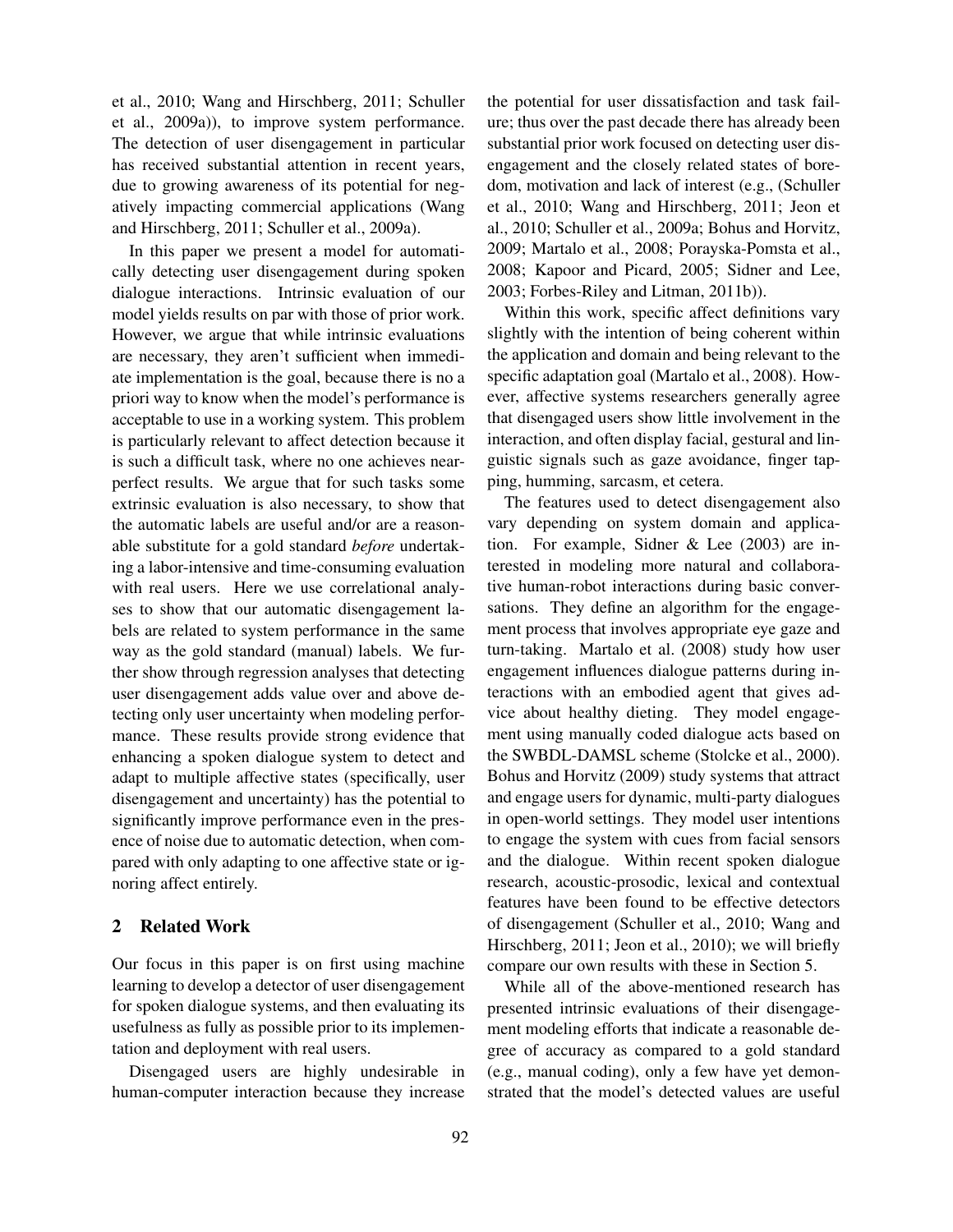in practice and/or are a reasonable substitute for the gold standard with respect to some practical objective (e.g., a relationship to performance). In particular, two studies (Bohus and Horvitz, 2009; Schuller et al., 2009a) have gone directly from intrinsic evaluation of (dis)engagement models to performing user studies with the implemented model, thereby bypassing other less expensive and less labor-intensive means of extrinsic evaluation to quantify their model's usefulness–and potentially indicate its need to be further improved–before deployment with real users. Neither study reports statistically significant improvements in system performance as a result of detecting user (dis)engagement.

Finally, while substantial spoken dialogue and affective systems research has shown that users display a range of affective states while interacting with a system (e.g. (Schuller et al., 2009b; Conati and Maclaren, 2009; Batliner et al., 2008; Devillers and Vidrascu, 2006; Lee and Narayanan, 2005; Shafran et al., 2003; Ang et al., 2002)), to date only a few affective systems have been built that detect and adapt to multiple user affective states (e.g., (D'Mello et al., 2010; Aist et al., 2002; Tsukahara and Ward, 2001)), and most of these have been deployed with crucial natural language processing components "wizarded" by a hidden human agent (e.g., who performs speech recognition or affect annotation on the user turns); moreover, none have yet shown significant improvements in system performance as a result of adapting to multiple user affective states.

#### **3 ITSPOKE: Spoken Dialogue Tutor**

We develop and evaluate our disengagement detector using a corpus of spoken dialogues from a 2008 controlled experiment evaluating our uncertaintyadaptive spoken dialogue tutoring system, IT-SPOKE (**I**ntelligent **T**utoring **SPOKE**n dialog system) (Forbes-Riley and Litman, 2011a).<sup>2</sup>

ITSPOKE tutors 5 Newtonian physics problems (one per dialogue), using a Tutor Question - Student Answer - Tutor Response format. After each tutor question, the student speech is digitized from head-mounted microphone input and sent to the Sphinx2 recognizer, which yields an automatic transcript (Huang et al., 1993). This answer's (in)correctness is then automatically classified based on this transcript, using the TuTalk semantic analyzer (Jordan et al., 2007), and the answer's (un)certainty is automatically classified by inputting features of the speech signal, the automatic transcript, and the dialogue context into a logistic regression model. We will discuss these features further in Section 5. All natural language processing components were trained using prior ITSPOKE corpora. The appropriate tutor response is determined based on the answer's automatically labeled (in)correctness and (un)certainty and then sent to the Cepstral text-to-speech system<sup>3</sup>, whose audio output is played through the student headphones and is also displayed on a web-based interface.

The experimental procedure was as follows: college students with no college-level physics (1) read a short physics text, (2) took a pretest, (3) worked 5 "training" problems with ITSPOKE, where each user received a varying level of uncertainty adaptation based on condition, (4) took a user satisfaction survey, (5) took a posttest isomorphic to the pretest, and (6) worked a "test" problem with ITSPOKE that was isomorphic to the 5th training problem, where no user received any uncertainty adaptation.

The resulting corpus contains 432 dialogues (6 per student) and 7216 turns from 72 students, 47 female and 25 male. All turns are used in the disengagement detection experiments described next. However, only the *training* problem dialogues (360, 5 per student, 6044 student turns) are used for the performance analyses in Sections 6-7, because the final *test* problem was given after the instruments measuring performance (survey and posttest).

Our survey and tests are the same as those used in multiple prior ITSPOKE experiments (c.f., (Forbes-Riley and Litman, 2011a)). The pretest and posttest each contain 26 multiple choice questions querying knowledge of the topics covered in the dialogues. Average pretest and posttest scores in the corpus were 51.0% and 73.1% (out of 100%) with standard deviations of 14.5% and 13.8%, respectively. The user satisfaction survey contains 16 statements rated on a 5-point Likert scale. Average total sur-

<sup>&</sup>lt;sup>2</sup>ITSPOKE is a speech-enhanced and otherwise modified version of the Why2-Atlas text-based qualitative physics tutor (VanLehn et al., 2002).

<sup>&</sup>lt;sup>3</sup> an outgrowth of Festival (Black and Taylor, 1997).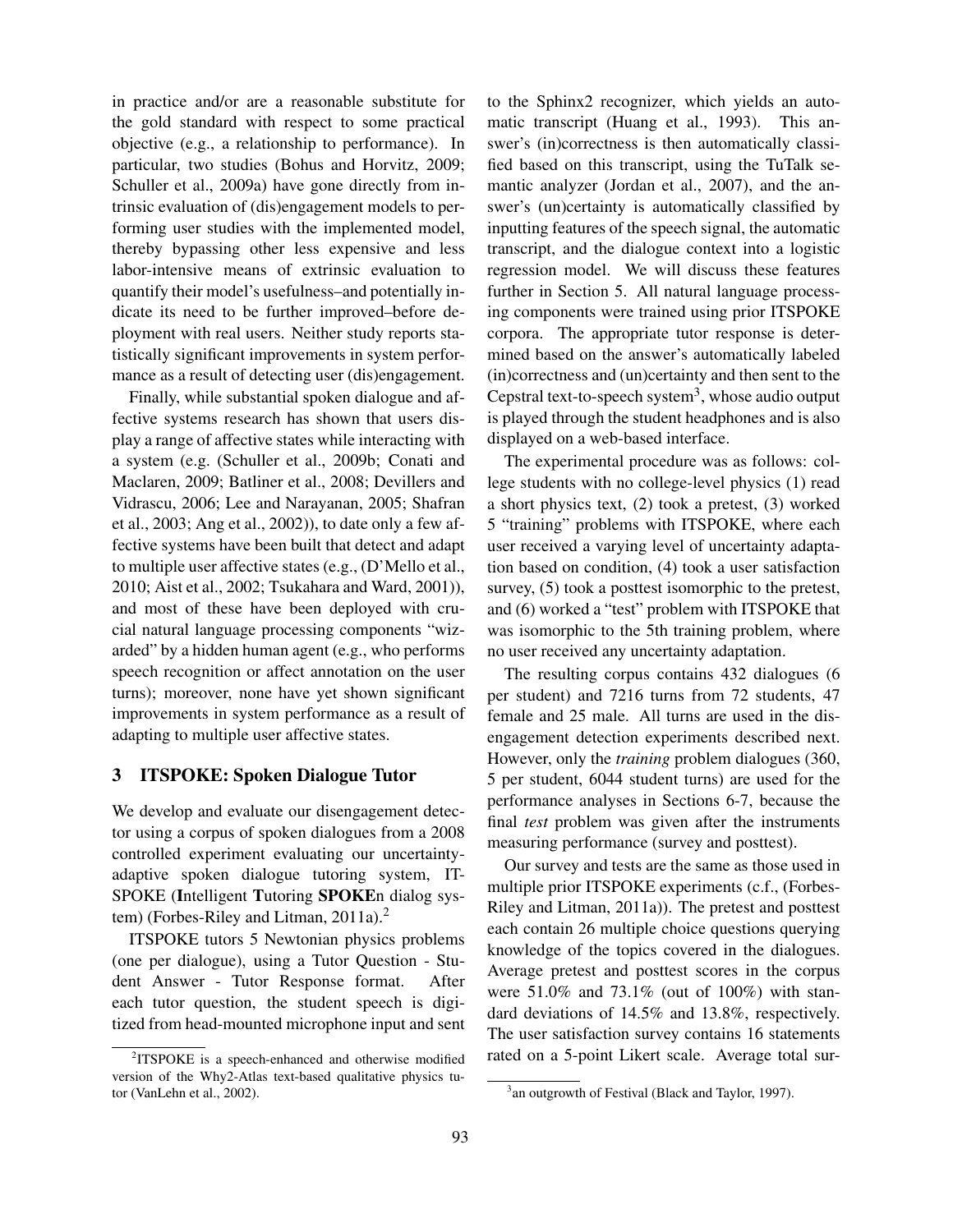vey score was 60.9 (out of 80), with a standard deviation of 8.5. While the statements themselves are listed elsewhere (Forbes-Riley and Litman, 2009), 9 statements concern the tutoring domain (e.g., The tutor was effective/precise/useful), 7 of which were taken from (Baylor et al., 2003) and 2 of which were created for our system. 3 statements concern user uncertainty levels and were created for our system. 4 statements concern the spoken dialogue interaction (e.g., It was easy to understand the tutor's speech) and were taken from (Walker et al., 2002). Our survey has also been incorporated into other recent work exploring user satisfaction in spoken dialogue computer tutors (Dzikovska et al., 2011). In Section 6 we discuss how user scores on these instruments are used to measure system performance. See (Forbes-Riley and Litman, 2011a) for further details of ITSPOKE and the 2008 experiment.

Following the experiment, the entire corpus was manually labeled for (in)correctness (correct, incorrect), (un)certainty (CER, UNC) and (dis)engagement (ENG, DISE) by one trained annotator. Table 1 shows the distribution of the labeled turns in the 2008 ITSPOKE corpus. In prior ITSPOKE corpora, our annotator displayed interannotator agreement of 0.85 and 0.62 Kappa on correctness and uncertainty, respectively (Forbes-Riley and Litman, 2011a). For the disengagement label, a reliability analysis was performed over several annotation rounds on subsets of the 2008 ITSPOKE corpus by this and a second trained annotator, yielding 0.55 Kappa (this analysis is described in detail elsewhere (Forbes-Riley et al., 2011)). Our Kappas indicate that user uncertainty and disengagement can both be annotated with moderate reliability in our dataset, on par with prior emotion annotation work (c.f., (Pon-Barry and Shieber, 2011)). Note however that the best way to label users' internal affective state(s) is still an open question. Many system researchers (including ourselves) rely on trained labelers (e.g., (Pon-Barry et al., 2006; Porayska-Pomsta et al., 2008)) while others use selfreports (e.g., (Conati and Maclaren, 2009; Gratch et al., 2009; McQuiggan et al., 2008)). Both methods are problematic; for example both can be rendered inaccurate when users mask their true feelings. Two studies that have compared self-reports, peer labelers, trained labelers, and combinations of labelers (Afzal and Robinson, 2011; D'Mello et al., 2008) both illustrate the common finding that human annotators display low to moderate interannotator reliability for affect annotation, and both studies show that trained labelers yield the highest reliability on this task. Despite the lack of high interannotator reliability, responding to affect detected by trained human labels has still been shown to improve system performance (see Section 1).

| $10.11$ , 2000 1101 0110 Corpus Description $(11 - 7)$ |                      |       |          |  |  |  |
|--------------------------------------------------------|----------------------|-------|----------|--|--|--|
|                                                        | Turn Label           | Total | Percent  |  |  |  |
|                                                        | Disengaged           | 1170  | 16.21%   |  |  |  |
|                                                        | Correct              | 5330  | 73.86%   |  |  |  |
|                                                        | Uncertain            | 1483  | 20.55%   |  |  |  |
|                                                        | Uncertain+Disengaged | 373   | $5.17\%$ |  |  |  |

Table 1: 2008 ITSPOKE Corpus Description (N=7216)

## **4 Automatically Detecting User Disengagement (DISE) in ITSPOKE**

As noted in Section 1, we have developed a user disengagement detector to incorporate into our existing uncertainty-adaptive spoken dialogue system. The result will be a state of the art system that adapts to multiple affective states during the dialogue.

#### **4.1 Binary DISE Label**

Our disengagement annotation scheme (Forbes-Riley et al., 2011) was derived from empirical observations in our data but draws on prior work, including work mentioned in Section 2, appraisal theory-based emotion models (e.g., Conati and Maclaren  $(2009))^4$ , and prior approaches to annotating disengagement or related states in tutoring (Lehman et al., 2008; Porayska-Pomsta et al., 2008).

Briefly, our **overall Disengagement label (DISE)** is used for turns expressing moderate to strong disengagement towards the interaction, i.e., responses given without much effort or without caring about appropriateness. Responses might also be accompanied by signs of inattention, boredom, or irritation. Clear examples include answers spoken quickly in leaden monotone, with sarcastic or playful tones, or with off-task sounds such as rhythmic tapping or

<sup>4</sup>Appraisal theorists distinguish emotional behaviors from their underlying causes, arguing that emotions result from an evaluation of a context.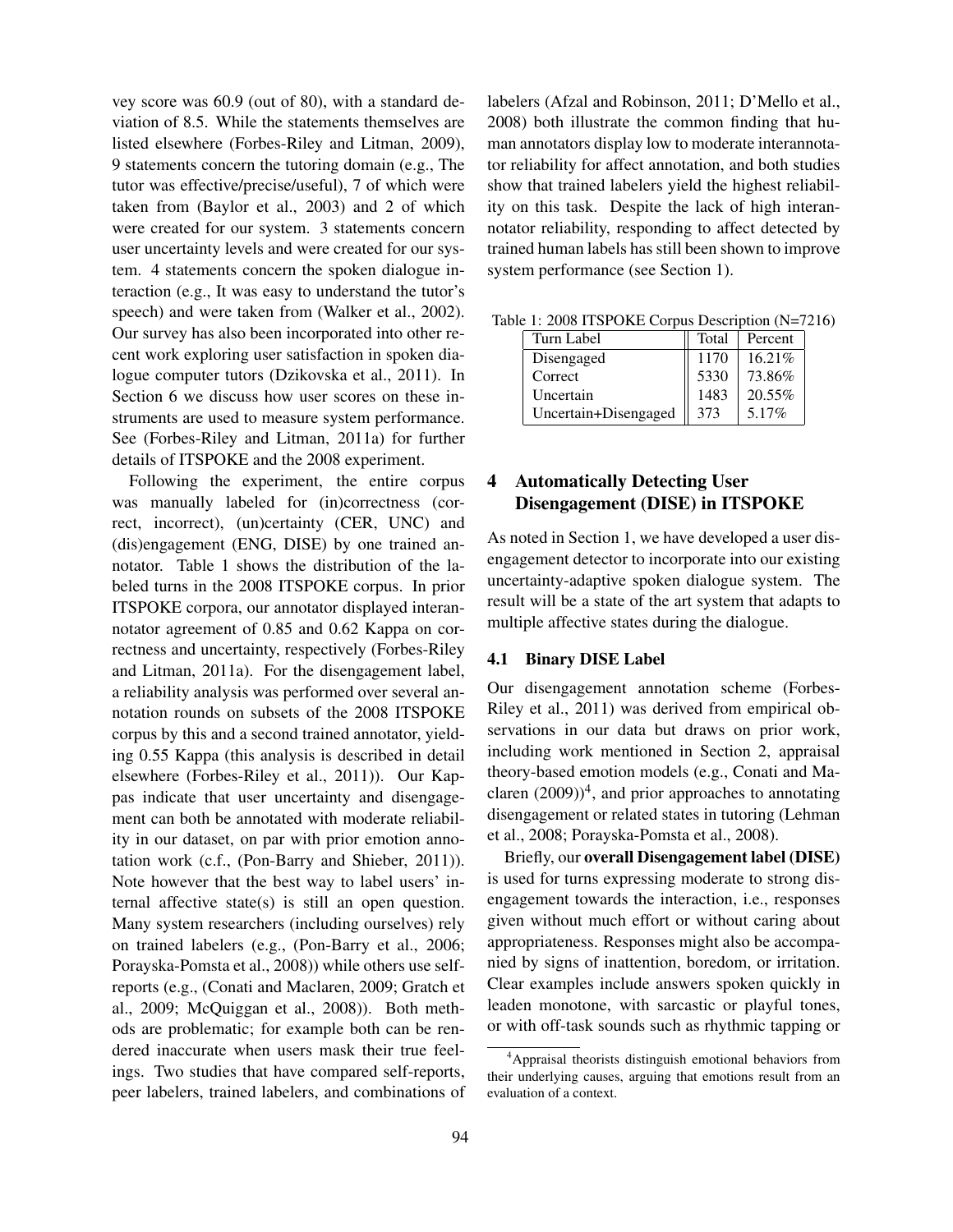electronics usage.<sup>5</sup> Note that our DISE label is defined independently of the tutoring domain and thus should generalize across spoken dialogue systems.

Figure 1 illustrates the DISE, (in)correctness, and (un)certainty labels across 3 tutor/student turn pairs.  $U_1$  is labeled DISE and UNC because the student gave up immediately and with irritation when too much prior knowledge was required. **U**2 is labeled DISE and UNC because the student avoided giving a specific numerical value, offering instead a vague (and obviously incorrect) answer. **U**3 is labeled DISE and CER because the student sang the correct answer, indicating a lack of interest in the larger purpose of the material being discussed.<sup>6</sup>

**T**1: What is the definition of Newton's Second Law? **U**1: I have no idea <*sigh*>. **(DISE,** *incorrect***, UNC)**

**U**2: The speed of the elevator. Meters per second. **(DISE,** *incorrect***, UNC)**

. . . **T**3: What are the forces acting on the keys after the man releases them?

**U**3: graaa-vi-tyyyyy <*sings the answer*> **(DISE,** *correct***, CER)**

Figure 1: Corpus Example Illustrating the User Turn Labels ((Dis)Engagement, (In)Correctness, (Un)Certainty)

#### **4.2 DISE Detection Method**

Machine learning classification was done at the turn level using WEKA software<sup>7</sup> and 10-fold cross validation. A J48 decision tree was chosen because of its easily read output and the fact that previous experiments with our data showed little variance between different machine learning algorithms (Drummond and Litman, 2011). We also use a cost matrix, which heavily penalizes classifying a true DISE instance as false, because our class distributions are highly skewed (16.21% DISE turns) and the cost matrix successfully mitigated the skew's effect in our prior work, where the uncertainty distribution is also skewed (20.55% UNC turns) (Drummond and Litman, 2011).

To train our DISE model, we first extracted the set of speech and dialogue features shown in Figure 2 from the user turns in our corpus. As shown, the acoustic-prosodic features represent duration, pausing, pitch, and energy, and were normalized by the first user turn, as well as totaled and averaged over each dialogue. The lexical and dialogue features consist of the current dialogue name (i.e., one of the six physics problems) and turn number, the current ITSPOKE question's name  $(e.g., T<sub>3</sub>$  in Figure 1 has a unique identifier) and depth in the discourse structure (e.g., an ITSPOKE remediation question after an incorrect user answer would be at one greater depth than the prior question), a word occurrence vector for the automatically recognized text of the user turn, an automatic (in)correctness label, and lastly, the number of user turns since the last correct turn ("incorrect runs"). We also included two user-based features, gender and pretest score.

#### • **Acoustic-Prosodic Features**

temporal features: turn duration, prior pause duration, turn-internal silence fundamental frequency (f0) and energy (RMS) features: maximum, minimum, mean, std. deviation running totals and averages for all features

#### • **Lexical and Dialogue Features**

dialogue name and turn number question name and question depth ITSPOKE-recognized lexical items in turn ITSPOKE-labeled turn (in)correctness incorrect runs

• **User Identifier Features**: gender and pretest score

Figure 2: Features Used to Detect Disengagement (DISE) for each User Turn

<sup>. . .</sup> **T**2: What's the numerical value of the man's acceleration? Please specify the units too.

<sup>5</sup>Affective systems research has found total disengagement rare in laboratory settings (Lehman et al., 2008; Martalo et al., 2008). As in that research, we equate the DISE label with no or low engagement. Since total disengagement is common in real-world unobserved human-computer interactions (deleting unsatisfactory software being an extreme example) it remains an open question as to how well laboratory findings generalize.

<sup>6</sup>Our original scheme distinguished six DISE subtypes that trained annotators distinguished with a reliability of .43 Kappa (Forbes-Riley et al., 2011). However, pilot experiments indicated that our models cannot accurately distinguish them, thus our DISE detector focuses on the DISE label.

<sup>7</sup> http://www.cs.waikato.ac.nz/ml/weka/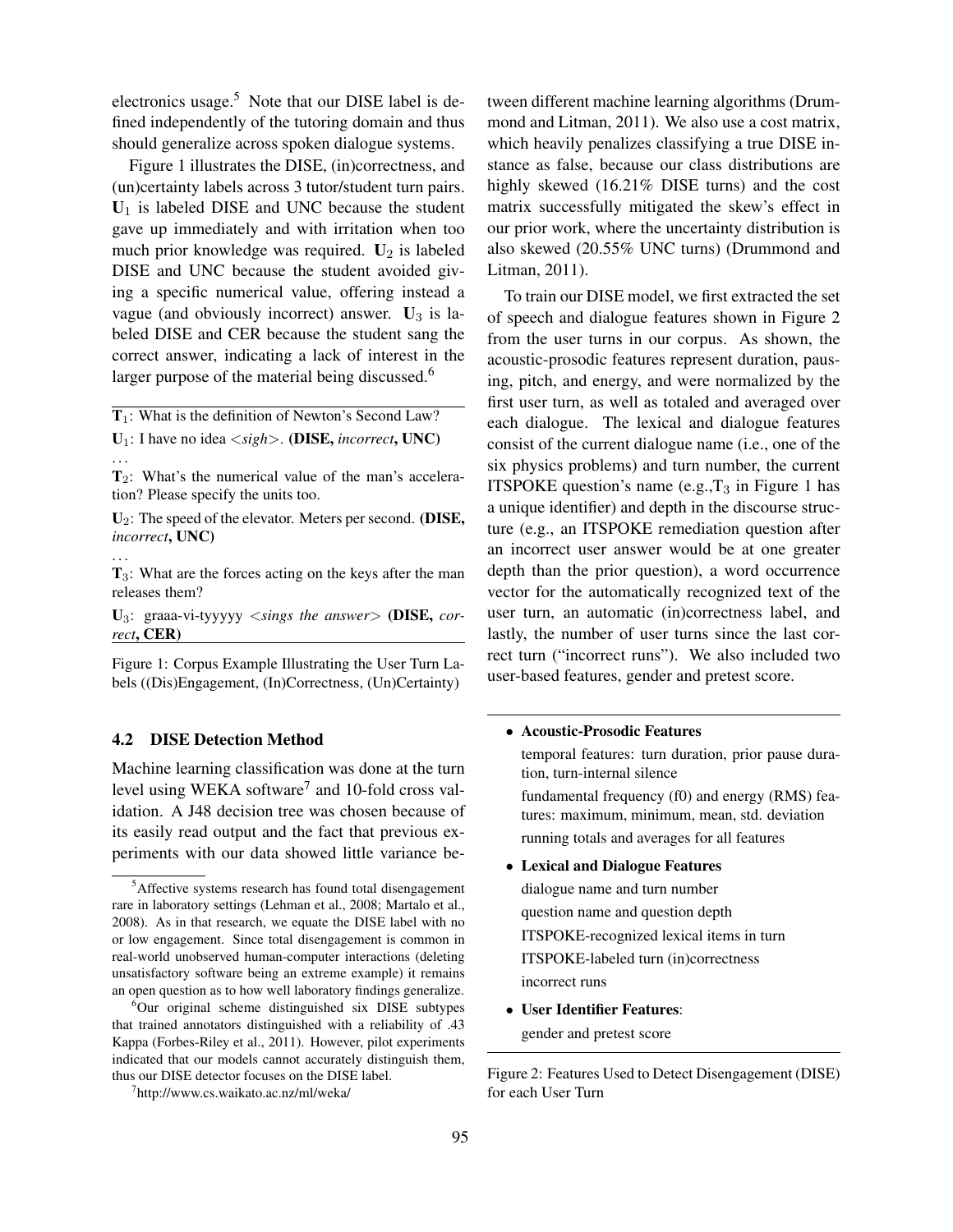Table 2: Results of 10-fold Cross-Validation Experiment with J48 Decision Tree Algorithm Detecting the Binary DISE Label in the 2008 ITSPOKE Corpus (N=7216 user turns)

| Algorithm                        | Accuracy           | <b>UA</b> Precision |       | ∟UA Recall ∣ UA Fmeasure | MLE  |
|----------------------------------|--------------------|---------------------|-------|--------------------------|------|
| Decision Tree                    | $\frac{1}{83.1\%}$ | 68.9%               | 68.7% | 68.8%                    | 0.25 |
| Majority Label $\parallel$ 83.8% |                    | 41.9%               | 50.0% | 45.6%                    | 0.27 |

Note that although our feature set was drawn primarily from our prior uncertainty detection experiments (Forbes-Riley and Litman, 2011a; Drummond and Litman, 2011), we have also experimented with other features, including state-of-theart acoustic-prosodic features used in the last Interspeech Challenges (Schuller et al., 2010; Schuller et al., 2009b) and made freely available in the openS-MILE Toolkit (Florian et al., 2010). To date, however, these features have only decreased the crossvalidation performance of our models.<sup>8</sup> While some of our features are tutoring-specific, these have similar counterparts in other applications (i.e., answer (in)correctness corresponds to a more general notion of "response appropriateness" in other domains, while pretest score corresponds to the general notion of domain expertise). Moreover, all of our features are fully automatic and available in real-time, so that the model can be directly implemented and deployed. To that end, we now describe the results of our intrinsic and extrinsic evaluations of our DISE model, aimed at determining whether it is ready to be evaluated with real users.

### **5 Intrinsic Evaluation: Cross-Validation**

Table 2 shows the averaged results of the crossvalidation with the J48 decision tree algorithm. In addition to accuracy, we use Unweighted Average (UA) Precision<sup>9</sup>, Recall, and F-measure because they are the standard measures used to evaluate current affect recognition technology, particularly for unbalanced two-class problems (Schuller et al., 2009b). In addition, we use the cross correlation (CC) measure and mean linear error (MLE) because these metrics were used in recent work for evaluating disengagement (level of interest) detectors for the Interspeech 2010 challenge (Schuller et

<sup>8</sup>We also tried using our automatic UNC label as a feature in our DISE model, but our results weren't significantly improved.

al., 2010; Wang and Hirschberg, 2011; Jeon et al.,  $2010$ ).<sup>10</sup> Note however that the Interspeech 2010 task differs from ours not only in the corpus and features, but also in the learning task: they used regression to detect a continuous level of interest ranging from 0 to 1, while we detect a binary class. Thus comparison between our results and those are only suggestive rather than conclusive.

As shown in Table 2, we also compare our results with those of majority class (ENG) labeling of the same turns. Since (7216-1170)/7216 user turns in the corpus are engaged (recall Table 1), always selecting the majority class (ENG) label for these turns thus yields 83.8% accuracy (with 0% precision and recall for DISE, and 83.8% precision and 100% recall for ENG). While our DISE model does not outperform majority class labeling with respect to accuracy, this is not surprising given the steep skew in class distribution, and our learned model significantly outperforms the baseline with respect to all the other measures  $(p<.001)$ .<sup>11</sup>

Our CC and MLE results are on par with the best results from the state-of-the-art systems competing in the 2010 Interspeech Challenge, where the task was to detect level of interest. In particular, the winner obtained a CC of 0.428 (higher numbers are better) and an MLE of 0.146 (lower numbers are better) (Jeon et al., 2010), while a subsequent study yielded a CC of 0.480 and an MLE of 0.131 on the same corpus (Wang and Hirschberg, 2011). Our results are also on par with the best results of the other prior research on detecting disengagement discussed in Section 2 that detects a small number of disengagement classes and reports accuracy and/or recall and precision. For example, (Martalo et al., 2008) report average precision of 75% and recall

 $9$ simply ((Precision(DISE) + Precision(ENG))/2)

 $10$ Pearson product-moment correlation coefficient (CC) is a measure of the linear dependence that is widely used in regression settings. MLE is a regression performance measure for the mean absolute error between an estimator and the true value.

 $11$ CC is undefined for majority class labeling.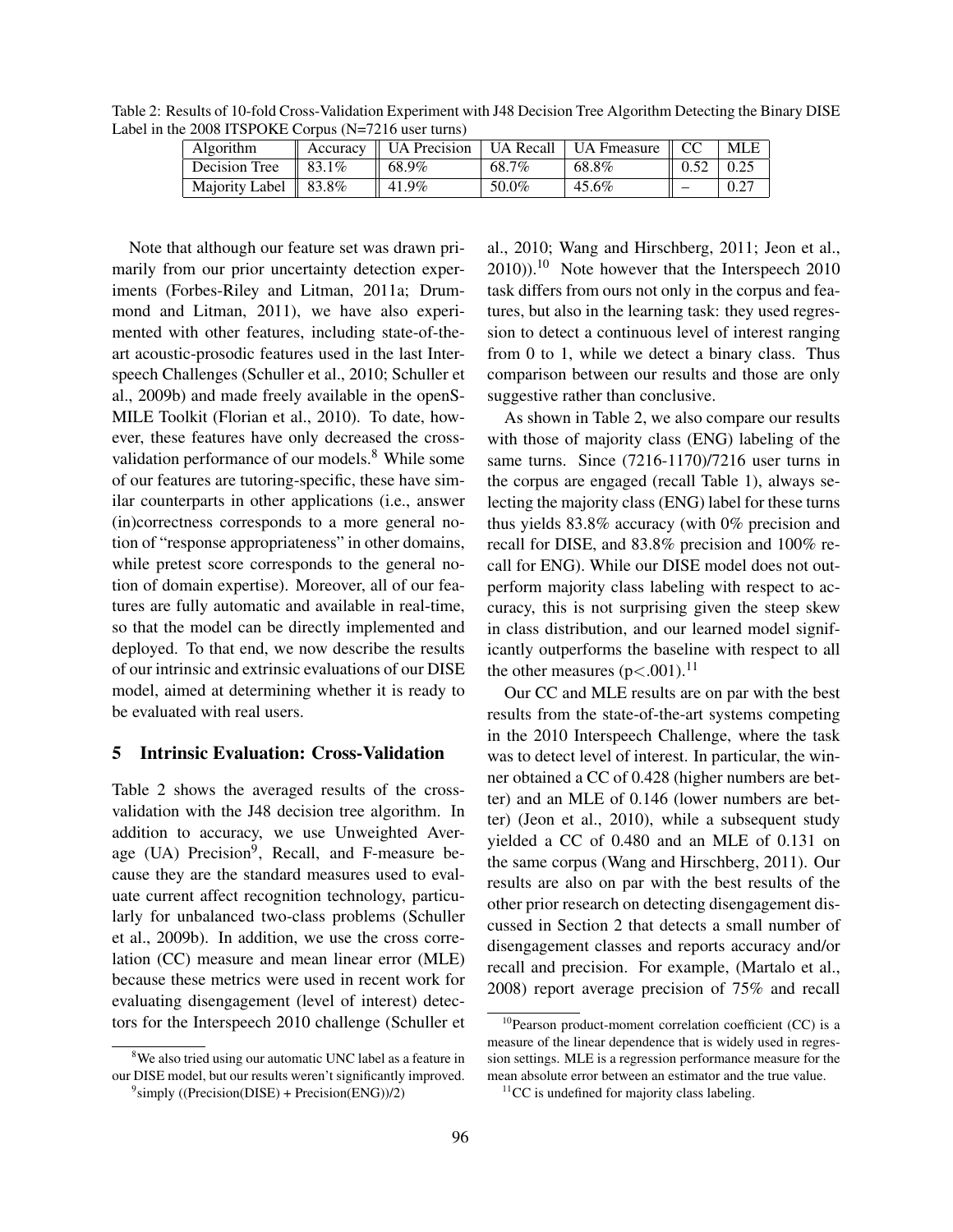of 74% (detecting three levels of disengagement), while (Kapoor and Picard, 2005) report an accuracy of 86% for detecting binary (dis)interest.

Our final DISE model was produced by running the J48 algorithm over our entire corpus. The resulting decision tree contains 141 nodes and 75 leaves. Inspection of the tree reveals that all of the feature types in Figure 2 (acoustic-prosodic, lexical/dialogue, user identifier) are used as decision nodes in the tree, although not all variations on these types were used. The upper-level nodes of the tree are usually considered to be more informative features as compared to lower-level nodes, since they are queried for more leaves. The upper level of the DISE model consists entirely of temporal, lexical, pitch and energy features as well as question name and depth and incorrect runs, while features such as gender, turn number, and dialogue name appear only near the leaves, and pretest score and turn (in)correctness don't appear at all. The amount of pausing prior to the start of the user turn is the most important feature for determining disengagement, with pauses shorter than a quarter second being labeled DISE, suggesting that fast answers are a strong signal of disengagement in our system. Users who answer quickly may do so without taking the time to think it through; the more engaged user, in contrast, takes more time to prepare an answer.

Three lexical items from the student turns, "friction", "light", and "greater", are the next most important features in the tree, suggesting that particular concepts and question types can be typically associated with user disengagement in a system. For example, open-ended system questions may lead users to disengage due to frustration from not knowing when their answer is complete. One common case in ITSPOKE involves asking users to name all the forces on an object; some users don't know how many to list, so they start listing random forces, such as "friction." On the other hand, multiple choice questions can also lead users to disengage; they begin with a reasonable chance of being correct and thus don't take the time to think through their answer. One common case in ITSPOKE involves asking users to determine which of two objects has the greater or lesser force, acceleration, and velocity.

While our feature set is highly generalizable to other domains, it is an empirical question as to whether the feature values we found maximally effective for predicting disengagement also generalize to other domains. Intuition is often unreliable, and it has been widely shown in affect prediction that the answer can depend on domain, dataset, and learning algorithm employed. Moreover, there are many types of spoken dialogue systems with different styles and no single type can represent the entire field. That said, it is also important to note that there are lessons to be learned from the features selected for one particular domain, in terms of the take-home message for other domains. For example, the fact that "prior pause" is selected as a strong signal of disengagement in ITSPOKE dialogues may indicate that the feature itself (regardless of its selected value) could be transferred to different domains, alone or in the demonstrated combinations with the other selected features.

#### **6 Extrinsic Evaluation: Correlation**

Next we use extrinsic evaluation to confirm that our final DISE model is both useful and a reasonable substitute for our gold standard manual DISE labels. With respect to showing the utility of detecting DISE, we use a correlational analysis to show that the gold standard (manual) DISE values are significantly predictive of two different measures of system performance.<sup>12</sup> With respect to showing the adequacy of our current level of detection performance for the learned DISE model, we demonstrate that after replacing the manual DISE labels with the automatic DISE labels when running our correlations, the automatic labels are related to performance in the same way as the gold standard labels.

Thus for both our automatically detected DISE labels (auto) and our gold standard DISE labels (manual), we first computed the total number of occurrences for each student, and then computed a bivariate Pearson's correlation between this total and two different metrics of performance: learning gain (LG) and user satisfaction (US). In the tutoring domain, learning is the primary performance metric and as is common in this domain we compute it as normalized learning gain ((posttest score-pretest score)/(1-

 $12$ Spoken dialogue research has shown that redesigning a system in light of such correlational analysis can indeed yield performance improvements (Rotaru and Litman, 2009).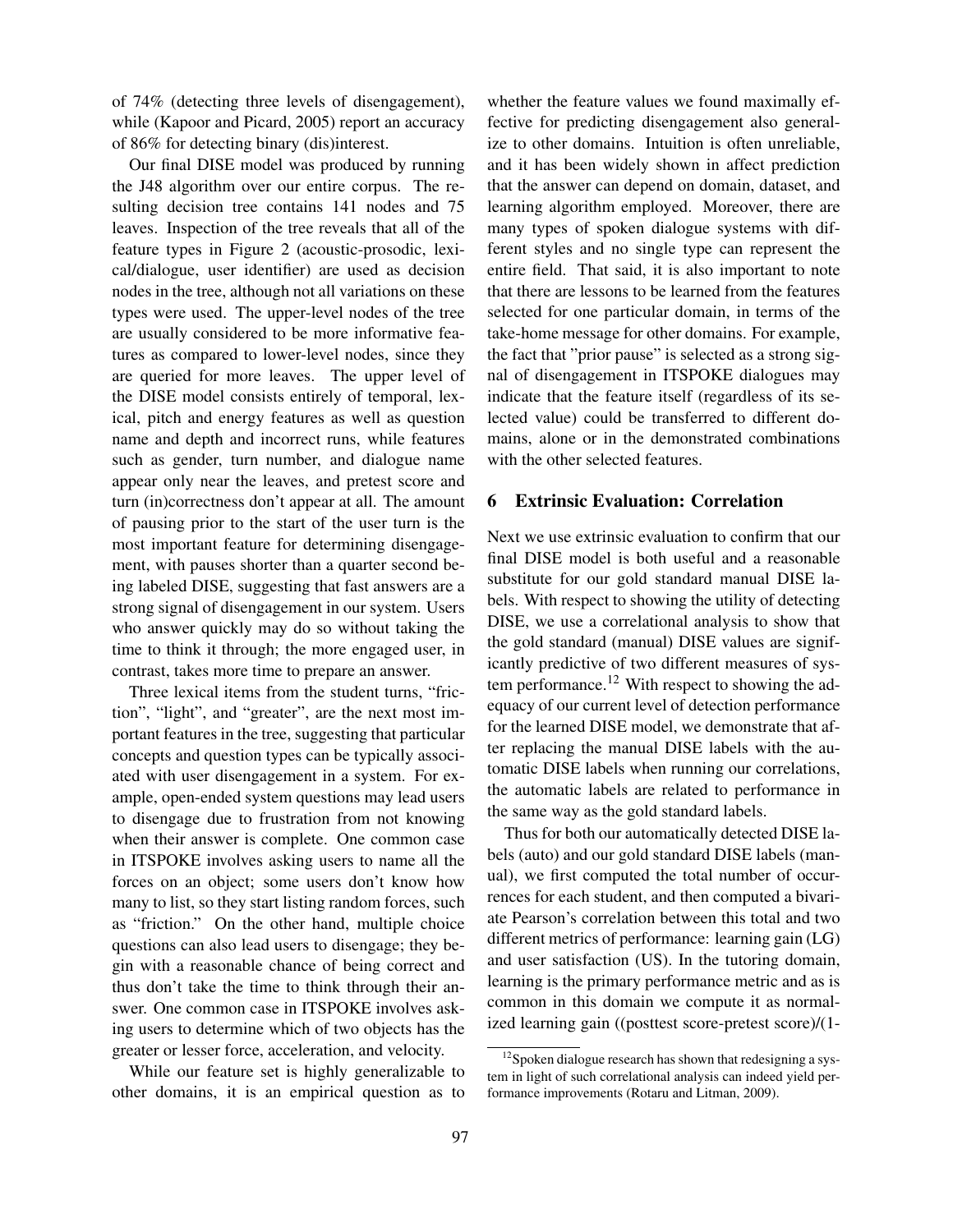| Measure                     | Mean $(SD)$ | User Satisfaction |       | Learning Gain |       |
|-----------------------------|-------------|-------------------|-------|---------------|-------|
|                             |             |                   |       |               |       |
| Total Manual DISE           | 12.3(7.3)   | $-0.25$           | 0.031 | $-0.35$       | 0.002 |
| <b>Total Automatic DISE</b> | 12.6(7.4)   | $-0.26$           | 0.029 | $-0.31$       | 0.009 |

Table 3: Correlations between Disengagement and both Satisfaction and Learning in ITSPOKE Corpus (N=72 users)

pretest score)). In spoken dialogue systems, user satisfaction is the primary performance metric and as is common in this domain we compute it by totaling over the user satisfaction survey scores.<sup>13</sup>

Table 3 shows first the mean and standard deviation for the DISE label over all students, the Pearson's Correlation coefficient (R) and its significance (p). As shown, both our manual and automatic DISE labels are significantly related to performance, regardless of whether we measure it as user satisfaction or learning gain.<sup>14</sup> Moreover, in both cases the correlations are nearly identical between the manual and automatic labels. These results indicate that the detected DISE values are a useful substitute for the gold standard, and suggest that redesigning IT-SPOKE to recognize and respond to DISE can significantly improve system performance.

## **7 Extrinsic Evaluation: Affective State Multiple Regression**

Because we are adding our disengagement detector to a spoken dialogue system that already detects and adapts to user uncertainty, we argue that it is also necessary to evaluate whether greater performance benefits are likely to be obtained by adapting to a second state. In other words, given how difficult it is to effectively detect and adapt to one user affective state, is performance likely to improve by detecting and adapting to multiple affective states?

To answer this question, we performed a multiple linear regression analysis aimed at quantifying the relative usefulness of the automatically detected

disengagement and uncertainty labels when predicting our system performance metrics. We ran four stepwise linear regressions. The first regression predicted learning gain, and gave the model two possible inputs: the total number of automatic DISE labels and UNC labels per user. We then ran the same regression again, this time predicting user satisfaction. For comparison, we ran the same two regressions using the manual DISE and UNC labels.

As the trained regression models in Figure 3 show, when predicting learning gain, selecting both automatically detected affective state metrics as inputs significantly increases the model's predictive power as compared to only selecting one.<sup>15</sup> The (standardized) feature weights indicate relative predictive power in accounting for the variance in learning gain. As shown, both automatic affect metrics have the same weight in the final model. This result suggests that adapting to our automatically detected disengagement and uncertainty labels can further improve learning over and above adapting to uncertainty alone. Although the final model's predictive power is low ( $\mathbb{R}^2$ =0.15), our interest here is only in investigating whether the two affective states are more useful in combination than in isolation for predicting performance. In similar types of stepwise regressions on prior ITSPOKE corpora, we've shown that more complete models of system performance incorporating many predictors of learning (i.e. affective states in conjunction with other dialogue features) can yield  $\mathbb{R}^2$  values of over .5 (Forbes-Riley et al.,  $2008$ ).<sup>16</sup>

<sup>&</sup>lt;sup>13</sup>Identical results were obtained by using an average instead of a total, and only slightly weaker results were obtained when normalizing the DISE totals as the percentages of total turns.

<sup>&</sup>lt;sup>14</sup>We previously found a related correlation between different DISE and learning measures, during the analysis of our DISE annotation scheme (Forbes-Riley and Litman, 2011b). In particular, we showed a significant partial correlation between the percentage of manual DISE labels and posttest controlled for pretest score.

<sup>&</sup>lt;sup>15</sup>Using the stepwise method, Automatic DISE was the first feature selected, and Automatic UNC the second. However, note that a model consisting of only the Automatic UNC metric also yields significantly worse predictive power than selecting both affective state metrics. Further note that almost identical models were produced using percentages rather than totals.

 $^{16}R^2$  is the standard reported metric for linear regressions. However, for consistency with Table 3, note that the two models in Figure 3 yield R values of -.31 and -.38, respectively.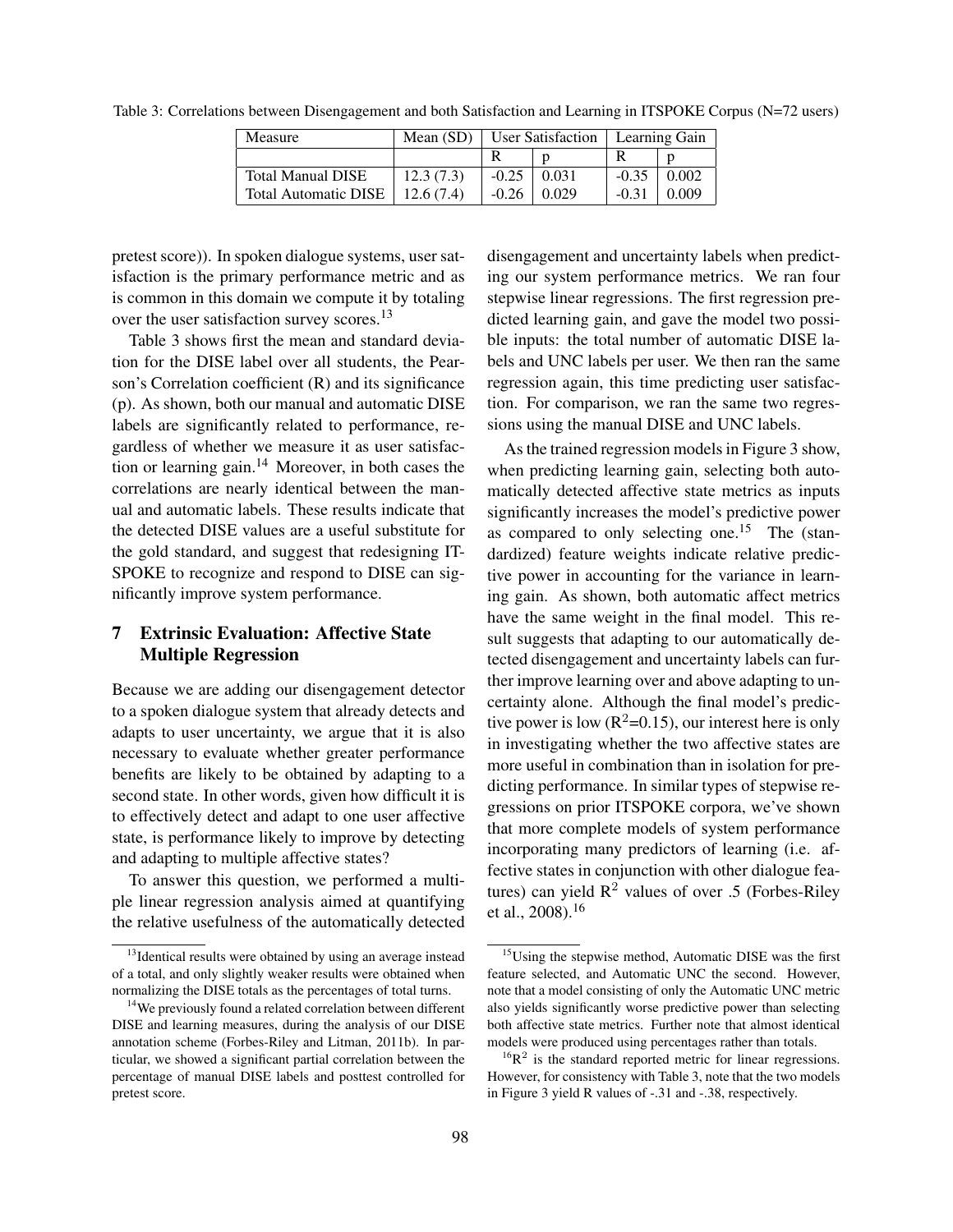**Learning Gain = -.31** \* Total Automatic DISE  $(R^2 = .09, p = .009)$ Learning Gain =  $-0.24$  \* Total Automatic DISE  $-0.24$  \* Total Automatic UNC  $(R^2=0.15, p=.004)$ 

Figure 3: Performance Model's Predictive Power Increases Significantly with Multiple Affective Features

Interestingly, for the regression models of learning gain that used manual affect metrics, only the DISE metric was selected as an input. This indicates that the automatic affective state labels are useful in combination for predicting performance in a way that is not reflected in their gold standard counterparts. Detecting multiple affective states might thus be one way to compensate for the noise that is introduced in a fully-automated affective spoken dialogue system.

Similarly, only the DISE metric was selected for inclusion in the regression model of user satisfaction, regardless of whether manual or automatic labels were used. A separate correlation analysis showed that user uncertainty is not significantly correlated with user satisfaction in our system, though we previously found that multiple uncertainty-related metrics do significantly correlate with learning (Litman and Forbes-Riley, 2009).

#### **8 Summary and Current Directions**

In this paper we used extrinsic evaluations to provide evidence for the utility of a new system design involving the complex task of user affect detection, prior to undertaking an expensive and timeconsuming evaluation of an affect-adaptive system with real users. In particular, we first presented a novel model for automatically detecting user disengagement in spoken dialogue systems. We showed through intrinsic evaluations (i.e., cross-validation experiments using gold-standard labels) that the model yields results on par with prior work. We then showed crucially through novel extrinsic evaluation that the resulting automatically detected disengagement labels correlate with two primary performance metrics (user satisfaction and learning) in the same way as gold standard (manual) labels. This suggests that adapting to the automatic disengagement labels has the potential to significantly improve performance even in the presence of noise from the automatic labeling. Finally, further extrinsic analyses using multiple regression suggest that adapting to our automatic disengagement labels can improve learning (though not user satisfaction) over and above the improvement achieved by only adapting to automatically detected user uncertainty.

We have already developed and implemented an adaptation for user disengagement in ITSPOKE. The disengagement adaptation draws on empirical analyses of our data and effective responses to user disengagement presented in prior work (c.f., (Forbes-Riley and Litman, 2011b)), We are currently evaluating our disengagement adaptation in the "ideal" environment of a Wizard of Oz experiment, where user disengagement, uncertainty, and correctness are labeled by a hidden human during user interactions with ITSPOKE.

Based on the evaluations here, we believe our disengagement model is ready for implementation in ITSPOKE. We will then evaluate the resulting spoken dialogue system for detecting and adapting to multiple affective states in an upcoming controlled experiment with real users.

#### **Acknowledgments**

This work is funded by NSF award 0914615. We thank Scott Silliman for systems support.

#### **References**

- S. Afzal and P. Robinson. 2011. Natural affect data: Collection and annotation. In Sidney D'Mello and Rafael Calvo, editors, *Affect and Learning Technologies*. Springer.
- G. Aist, B. Kort, R. Reilly, J. Mostow, and R. Picard. 2002. Experimentally augmenting an intelligent tutoring system with human-supplied capabilities: Adding human-provided emotional scaffolding to an automated reading tutor that listens. In *Proc. Intelligent Tutoring Systems Conference (ITS) Workshop on Empirical Methods for Tutorial Dialogue Systems*, pages 16–28, San Sebastian, Spain.
- A. Alwan, Y. Bai, M. Black, L. Caseyz, M. Gerosa, M. Heritagez, M. Iseliy, M. Jonesz, A. Kazemzadeh, S. Lee, S. Narayanan, P. Pricex, J. Tepperman, and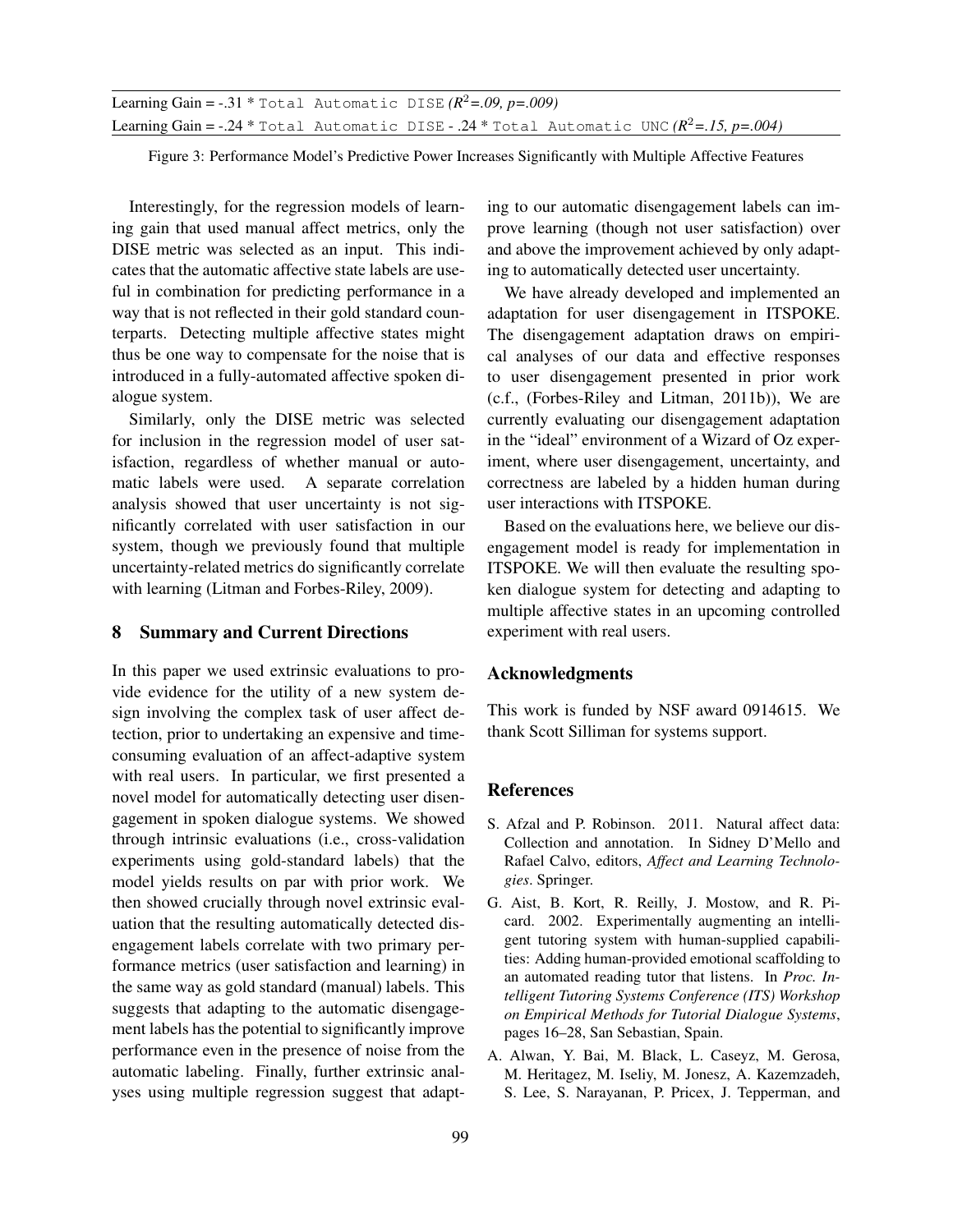S. Wangy. 2007. A system for technology based assessment of language and literacy in young children: the role of multiple information sources. In *Proceedings of the 9th IEEE International Workshop on Multimedia Signal Processing (MMSP)*, pages 26–30, Chania, Greece, October.

- J. Ang, R. Dhillon, A. Krupski, E.Shriberg, and A. Stolcke. 2002. Prosody-based automatic detection of annoyance and frustration in human-computer dialog. In J. H. L. Hansen and B. Pellom, editors, *Proceedings of the International Conference on Spoken Language Processing (ICSLP)*, pages 2037–2039, Denver, USA.
- A. Batliner, S. Steidl, C. Hacker, and E. Noth. 2008. Private emotions vs. social interaction - a data-driven approach towards analysing emotion in speech. *User Modeling and User-Adapted Interaction: The Journal of Personalization Research*, 18:175–206.
- A. L. Baylor, J. Ryu, and E. Shen. 2003. The effect of pedagogical agent voice and animation on learning, motivation, and perceived persona. In *Proceedings of the ED-MEDIA Conference*, Honolulu, Hawaii, June.
- A. Black and P. Taylor. 1997. Festival speech synthesis system: system documentation (1.1.1). The Centre for Speech Technology Research, University of Edinburgh, http://www.cstr.ed.ac.uk/projects/festival/.
- D. Bohus and E. Horvitz. 2009. Models for multiparty engagement in open-world dialog. In *Proceedings of SIGdial*, London, UK.
- C. Conati and H. Maclaren. 2009. Empirically building and evaluating a probabilistic model of user affect. *User Modeling and User-Adapted Interaction*, 19(3):267–303.
- R. Cowie and R. R. Cornelius. 2003. Describing the emotional states that are expressed in speech. *Speech Communication*, 40(1-2):5–32.
- L. Devillers and L. Vidrascu. 2006. Real-life emotions detection with lexical and paralinguistic cues on human-human call center dialogs. In *Ninth International Conference on Spoken Language Processing (ICSLP*, pages 801–804, Pittsburgh, PA, September.
- S. D'Mello, S. Craig, A. Witherspoon, B. McDaniel, and A. Graesser. 2008. Automatic detection of learner's affect from conversational cues. *User Modeling and User-Adapted Interaction: The Journal of Personalization Research*, 18:45–80.
- S. D'Mello, B. Lehman, J. Sullins, R. Daigle, R. Combs, K. Vogt, L. Perkins, and A. Graesser. 2010. A time for emoting: When affect-sensitivity is and isn't effective at promoting deep learning. In *Intelligent Tutoring Systems Conference*, pages 245–254, Pittsburgh, PA, USA, June.
- J. Drummond and D. Litman. 2011. Examining the impacts of dialogue content and system automation on

affect models in a spoken tutorial dialogue system. In *Proc. 12th Annual Meeting of the Special Interest Group on Discourse and Dialogue (SIGDIAL)*, pages 312–318, Portland, Oregon, June.

- M. Dzikovska, J. Moore, N. Steinhauser, and G. Campbell. 2011. Exploring user satisfaction in a tutorial dialogue system. In *Proc. 12th Annual Meeting of the Special Interest Group on Discourse and Dialogue (SIGDIAL)*, pages 162–172, Portland, Oregon, June.
- E. Florian, M. Wollmer, and B. Schuller. 2010. The Munich versatile and fast open-source audio feature extractor. In *Proc. ACM Multimedia (MM)*, pages 1459– 1462, Florence, Italy.
- K. Forbes-Riley and D. Litman. 2009. A user modelingbased performance analysis of a wizarded uncertaintyadaptive dialogue system corpus. In *Proc. Interspeech*, Brighton, UK, September.
- K. Forbes-Riley and D. Litman. 2011a. Benefits and challenges of real-time uncertainty detection and adaptation in a spoken dialogue computer tutor. *Speech Communication*, 53(9–10):1115–1136.
- K. Forbes-Riley and D. Litman. 2011b. When does disengagement correlate with learning in spoken dialog computer tutoring? In *Proceedings 15th International Conference on Artificial Intelligence in Education (AIED)*, Auckland, NZ, June.
- K. Forbes-Riley, M. Rotaru, and D. Litman. 2008. The relative impact of student affect on performance models in a spoken dialogue tutoring system. *User Modeling and User-Adapted Interaction*, 18(1-2):11–43.
- K. Forbes-Riley, D. Litman, and H. Friedberg. 2011. Annotating disengagement for spoken dialogue computer tutoring. In Sidney D'Mello and Rafael Calvo, editors, *Affect and Learning Technologies*. Springer.
- Jonathan Gratch, Stacy Marsella, Ning Wang, and Brooke Stankovic. 2009. Assessing the validity of appraisal-based models of emotion. In *Proceedings of ACII*, Amsterdam, Netherlands.
- X. D. Huang, F. Alleva, H. W. Hon, M. Y. Hwang, K. F. Lee, and R. Rosenfeld. 1993. The SphinxII speech recognition system: An Overview. *Computer, Speech and Language*.
- J. H. Jeon, R. Xia, and Y. Liu. 2010. Level of interest sensing in spoken dialog using multi-level fusion of acoustic and lexical evidence. In *INTERSPEECH'10*, pages 2802–2805.
- P. Jordan, B. Hall, M. Ringenberg, Y. Cui, and C.P. Rose. 2007. Tools for authoring a dialogue agent that participates in learning studies. In *Proc. Artificial Intelligence in Education (AIED)*, pages 43–50.
- A. Kapoor and R. W. Picard. 2005. Multimodal affect recognition in learning environments. In *13th Annual ACM International Conference on Multimedia*, pages 677–682, Singapore.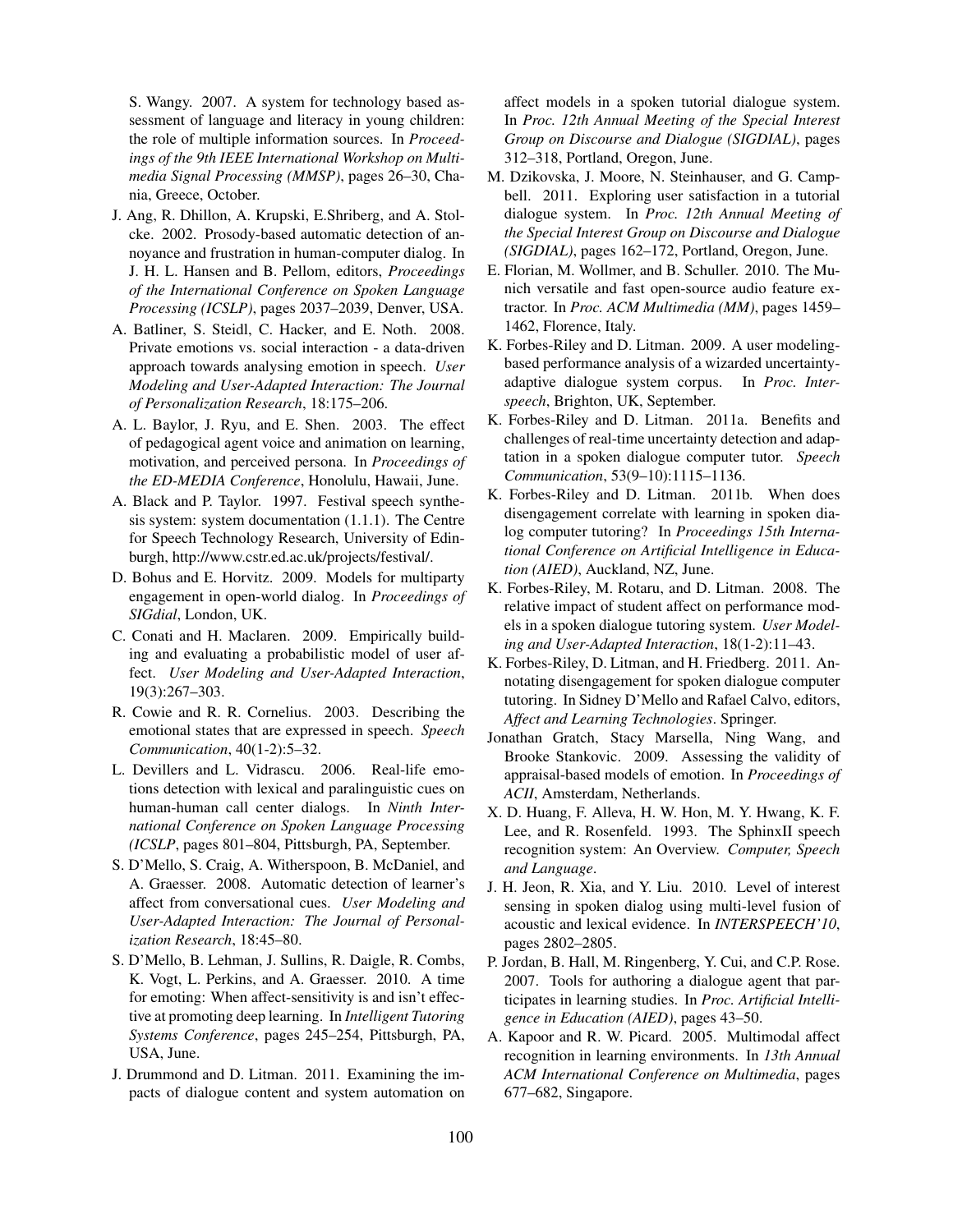- J. Klein, Y. Moon, and R. Picard. 2002. This computer responds to user frustration: Theory, design, and results. *Interacting with Computers*, 14:119–140.
- C. M. Lee and S. Narayanan. 2005. Towards detecting emotions in spoken dialogs. *IEEE Transactions on Speech and Audio Processing*, 13(2), March.
- B. Lehman, M. Matthews, S. D'Mello, and N. Person. 2008. What are you feeling? Investigating student affective states during expert human tutoring sessions. In *Intelligent Tutoring Systems Conference (ITS)*, pages 50–59, Montreal, Canada, June.
- D. Litman and K. Forbes-Riley. 2009. Spoken tutorial dialogue and the feeling of another's knowing. In *Proceedings 10th Annual Meeting of the Special Interest Group on Discourse and Dialogue (SIGDIAL)*, London, UK, September.
- K. Liu and R. W. Picard. 2005. Embedded empathy in continuous, interactive health assessment. In *CHI Workshop on HCI Challenges in Health Assessment*.
- A. Martalo, N. Novielli, and F. de Rosis. 2008. Attitude display in dialogue patterns. In *Proc. AISB 2008 Symposium on Affective Language in Human and Machine*, pages 1–8, Aberdeen, Scotland, April.
- S. McQuiggan, B. Mott, and J. Lester. 2008. Modeling self-efficacy in intelligent tutoring systems: An inductive approach. *User Modeling and User-Adapted Interaction (UMUAI)*, 18(1-2):81–123, February.
- T. Paek and Y.-C. Ju. 2008. Accommodating explicit user expressions of uncertainty in voice search or something like that. In *Proceedings of the 9th Annual Conference of the International Speech Communication Association (INTERSPEECH 08)*, pages 1165– 1168, Brisbane, Australia, September.
- H. Pon-Barry and S. Shieber. 2011. Recognizing uncertainty in speech. *EURASIP Journal on Advances in Signal Processing*.
- H. Pon-Barry, K. Schultz, E. Owen Bratt, B. Clark, and S. Peters. 2006. Responding to student uncertainty in spoken tutorial dialogue systems. *International Journal of Artificial Intelligence in Education*, 16:171–194.
- K. Porayska-Pomsta, M. Mavrikis, and H. Pain. 2008. Diagnosing and acting on student affect: the tutor's perspective. *User Modeling and User-Adapted Interaction: The Journal of Personalization Research*, 18:125–173.
- H. Prendinger and M. Ishizuka. 2005. The Empathetic Companion: A character-based interface that addresses users' affective states. *International Journal of Applied Artificial Intelligence*, 19(3):267–285.
- M. Rotaru and D. Litman. 2009. Discourse structure and performance analysis: Beyond the correlation. In *Proceedings 10th Annual Meeting of the Special Interest Group on Discourse and Dialogue (SIGDIAL)*, London, UK.
- B. Schuller, R. Muller, F. Eyben, J. Gast, B. Hrnler, M. Wollmer, G. Rigoll, A. Hthker, and H. Konosu. 2009a. Being bored? recognising natural interest by extensive audiovisual integration for real-life application. *Image and Vision Computing Journal, Special Issue on Visual and Multimodal Analysis of Human Spontaneous Behavior*, 27:1760–1774.
- B. Schuller, S. Steidl, and A. Batliner. 2009b. The Interspeech 2009 Emotion Challenge. In *Proceedings of the 10th Annual Conference of the International Speech Communication Association (Interspeech)*, ISCA, Brighton, UK, September.
- B. Schuller, S. Steidl, A. Batliner, F. Burkhardt, L. Devillers, C. Muller, and S. Narayanan. 2010. The Interspeech 2010 Paralinguistic Challenge. In *Proceedings of the 11th Annual Conference of the International Speech Communication Assocation (Interspeech)*, pages 2794–2797, Chiba, Japan, September.
- I. Shafran, M. Riley, and M. Mohri. 2003. Voice signatures. In *Proceedings of the IEEE Automatic Speech Recognition and Understanding Workshop (ASRU)*, pages 31–36, St. Thomas, US Virgin Islands.
- C. Sidner and C. Lee. 2003. An architecture for engagement in collaborative conversations between a robot and a human. Technical Report TR2003-12, MERL.
- A. Stolcke, N. Coccaro, R. Bates, P. Taylor, C. Van Ess-Dykema, K. Ries, E. Shriberg, D. Jurafsky, R. Martin, and M. Meteer. 2000. Dialogue act modeling for automatic tagging and recognition of conversational speech. *Computational Linguistics*, 26(3).
- W. Tsukahara and N. Ward. 2001. Responding to subtle, fleeting changes in the user's internal state. In *Proceedings of the SIG-CHI on Human factors in computing systems*, pages 77–84, Seattle, WA. ACM.
- K. VanLehn, P. W. Jordan, C. Rosé, D. Bhembe, M. Böttner, A. Gaydos, M. Makatchev, U. Pappuswamy, M. Ringenberg, A. Roque, S. Siler, R. Srivastava, and R. Wilson. 2002. The architecture of Why2-Atlas: A coach for qualitative physics essay writing. In *Proc. Intl. Conf. on Intelligent Tutoring Systems*.
- L. Vidrascu and L. Devillers. 2005. Detection of reallife emotions in dialogs recorded in a call center. In *Proceedings of INTERSPEECH*, Lisbon, Portugal.
- M. Walker, A. Rudnicky, R. Prasad, J. Aberdeen, E. Bratt, J. Garofolo, H. Hastie, A. Le, B. Pellom, A. Potamianos, R. Passonneau, S. Roukos, G. Sanders, S. Seneff, and D. Stallard. 2002. DARPA communicator: Cross-system results for the 2001 evaluation. In *Proc. ICSLP*.
- W. Wang and J. Hirschberg. 2011. Detecting levels of interest from spoken dialog with multistream prediction feedback and similarity based hierarchical fusion